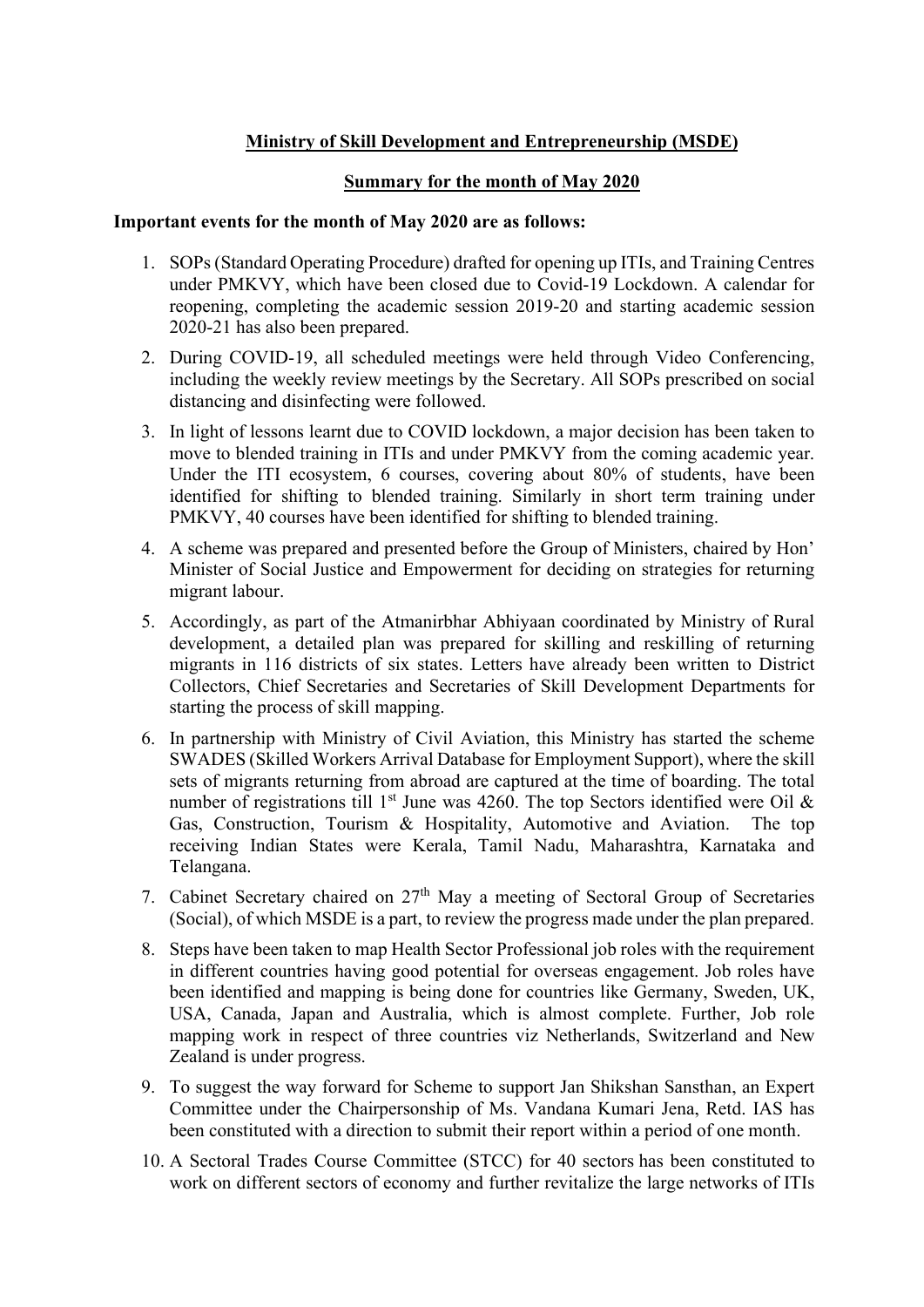and NSTIs, as well as to standardize the processes of training, assessment and certification system of a particular sector area. It will review the job roles and tools & equipment of existing long term and Short term vocational courses awarded by DGT and to suggest and develop the new courses in emerging areas or skill requirements of industries. Four meetings covering 10 sectors in each meeting have been held so far.

- 11. Integration on one Apprenticeship Portal of the two apprenticeship portals relating to Designated Trades being administered by DGT and Optional Trades being administered by NSDC completed.
- 12. The World Bank undertook the 4th Implementation Support Mission and Mid Term Review of SANKALP from  $18<sup>th</sup> - 27<sup>th</sup>$  May 2020. It reviewed the progress of the project (including disbursements) and accordingly has upgraded the project's rating to Satisfactory.
- 13. Letters have been sent to Secretaries of infrastructural Ministries i.e. M/o Agriculture, Health, Rural Development, MNRE, Housing & Urban Affairs, Human Resource Development, Power and Chairman, Railway Board on 13.05.2020 seeking data regarding future skilling requirement to facilitate the completion of infrastructure projects as announced by Govt. of India. This will help in future skill planning of the Ministry.
- 14. A high-level virtual meeting, in which MSDE participated, was organized by M/o Panchayati Raj on 11th May 2020 to deliberate on the provision of Drinking Water & Sanitation services by Rural Local Bodies. MSDE component focuses on Skill Development Planning at Gram Panchayat, the employment opportunities in the rural sector and the surge in requirement of skilled resources.
- 15. Under the Skills Strengthening for Industrial Value Enhancement (STRIVE) programme, 11 ITIs (Industrial Training Institutes) have signed tripartite agreement to participate in the programme, taking the total to 261, against the minimum 200 required under the programme. Further restructuring mission of World Bank assisted project STRIVE was held on 5th May 2020 via video - conference to discuss and finalize the contours of restructuring. Also the draft Recruitment, Training and Career Progression Policy document for Craft instructors/Trainers of Industrial Training Institutes (ITIs) was shared with Secretaries of various states for their feedback.
- 16. Beta run of the portal Skill Management Information System (SMIS) was started and is still being carried out. Under this, data of more than a crore skilled workers, competency wise and location wise, would be provided to employers at the click of the mouse. The portal is likely to be launched in June 2020.
- 17. MSDE led and participated in a Hackathon held by Anna University Chennai, an Institute of Eminence, where the challenge posed was "Challenges and solutions in digital learning in skill development, in light of hands on training being the primary mode of pedagogy".
- 18. Secretary, MSDE participated in a number of webinars in the period with the stakeholders. Some of them are:
	- a. Opening address at a three day Skill Development and Entrepreneurship event, Charcha 2020, organized by NSDC, deAsra Foundation, Global Alliance for Mass Entrepreneurship (GAME), and The/Nudge Centre for Skill Development and Entrepreneurship (CSDE), which had around 20,000 unique visitors, to discuss challenges and strategies in the skilling sector in light of COVID-19.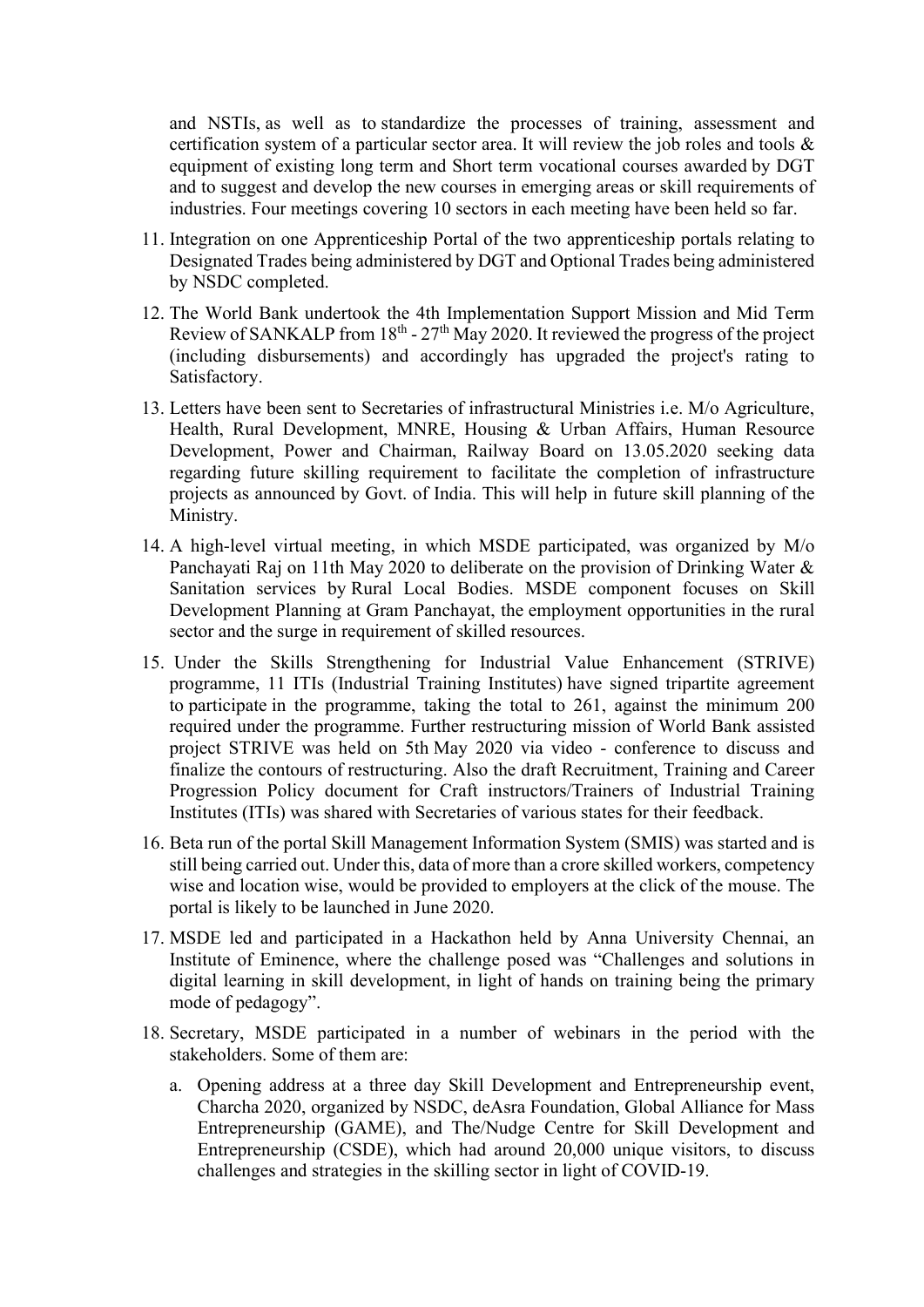- b. Meeting of CII on "Industry Interaction on Attracting Investments: Making India a manufacturing destination with high skilled talent pool" on 29<sup>th</sup> May.
- c. A CII meet on "North India Digital Conference on STRIVE Scheme for it is: Key Imperatives & Roadmap Ahead".

```
******
```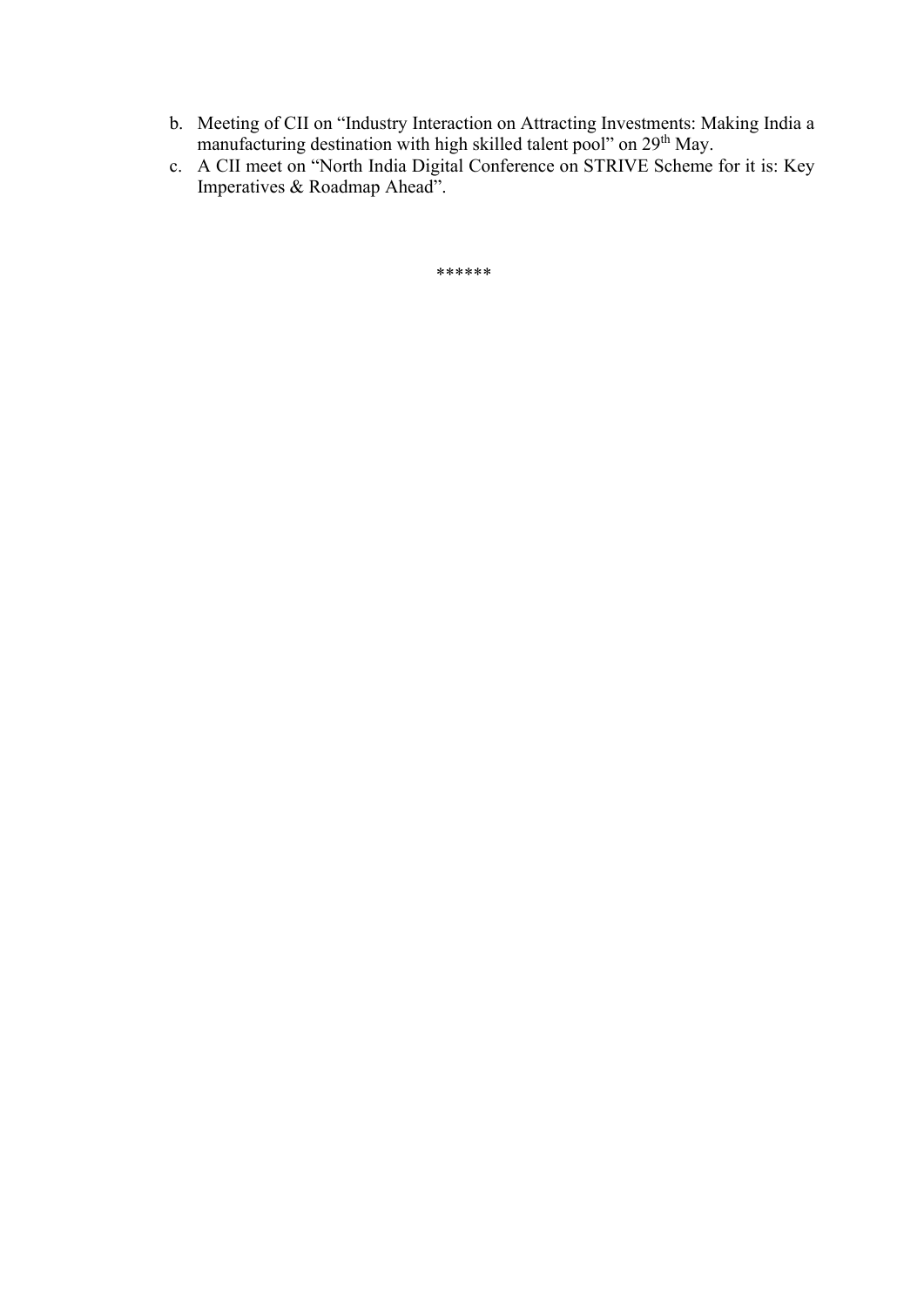## <u>कौशल विकास और उदयमशीलता मंत्रालय (एमएसडीई)</u>

# मई 2020 माह हेतु साराशं

# मई 2020 माह के महत्वपूर्ण कार्यक्रम निम्नलिखित हैं:

- 1. पीएमकेवीवाई के अंतर्गत आने वाले आईटीआई और प्रशिक्षण केंद्र, जिन्हें कोविड -19 लॉकडाउन के कारण बंद कर दिया गया था, उन्हें खोलने के लिए मानक संचालन प्रक्रिया (एसओपी) तैयार की गई है। पून: खोलने, अकादमिक सत्र 2019-20 को पूरा करने और अकादमिक सत्र 2020-21 को शुरू करने के लिए एक कैलेंडर भी तैयार किया गया है।
- 2. कोविड-19 के दौरान, सभी निर्धारित बैठकें वीडियो कॉन्फ्रेंसिंग के माध्यम से आयोजित की गई, जिसमें सचिव दवारा साप्ताहिक समीक्षा बैठकें शामिल थीं। सामाजिक दूरी बनाए रखने तथा विसंक्रमण से संबंधित निर्धारित सभी एसओपी का पालन किया गया।
- 3. कोविड लॉकडाउन से मिली सीख के मद्देनजर, आगामी अकादमिक वर्ष से पीएमकेवीवाई के अंतर्गत तथा आईटीआई में मिश्रित प्रशिक्षण की ओर कदम उठाने के लिए एक बड़ा निर्णय लिया गया है। आईटीआई इकोसिस्टम के अंतर्गत, लगभग 80% छात्रों को कवर करने वाले 6 पाठ्यक्रमों को मिश्रित प्रशिक्षण में शिफ्ट करने के लिए चुना गया है। इसी प्रकार पीएमकेवीवाई के अंतर्गत अल्पावधि प्रशिक्षण में, 40 पाठयक्रमों को मिश्रित प्रशिक्षण में शिफ्ट करने के लिए चुना गया है।
- 4. प्रवासी श्रमिकों की वापसी हेतु रणनीतिक निर्णय लेने के लिए एक स्कीम तैयार की गई थी और माननीय सामाजिक न्याय और अधिकारिता मंत्री की अध्यक्षता में गठित मंत्रियों के समूह के समक्ष प्रस्तुत की गई थी।
- 5. तदनूसार, ग्रामीण विकास मंत्रालय दवारा समन्वित आत्मनिर्भर अभियान के एक भाग के रूप में, छह राज्यों के 116 जिलों में लौटने वाले प्रवासियों के कौशलीकरण तथा पुन: कौशलीकरण के लिए एक विस्तृत योजना तैयार की गई थी। कौशल मैपिंग की प्रक्रिया आरंभ करने के लिए जिला कलेक्टरों, मुख्य सचिवों और कौशल विकास विभागों के सचिवों को पहले ही पत्र लिखे जा चुके हैं।
- 6. नागर विमानन मंत्रालय के साथ भागीदारी में, इस मंत्रालय ने स्वदेश (नियोजनीयता सहायता हेतु कुशल कामगार आगमन डेटाबेस) स्कीम शुरू की है, जहां विदेश से लौटने वाले प्रवासियों के कौशल सेट बोर्डिंग के समय एकत्र किए जाते हैं। 01 जून तक पंजीकरण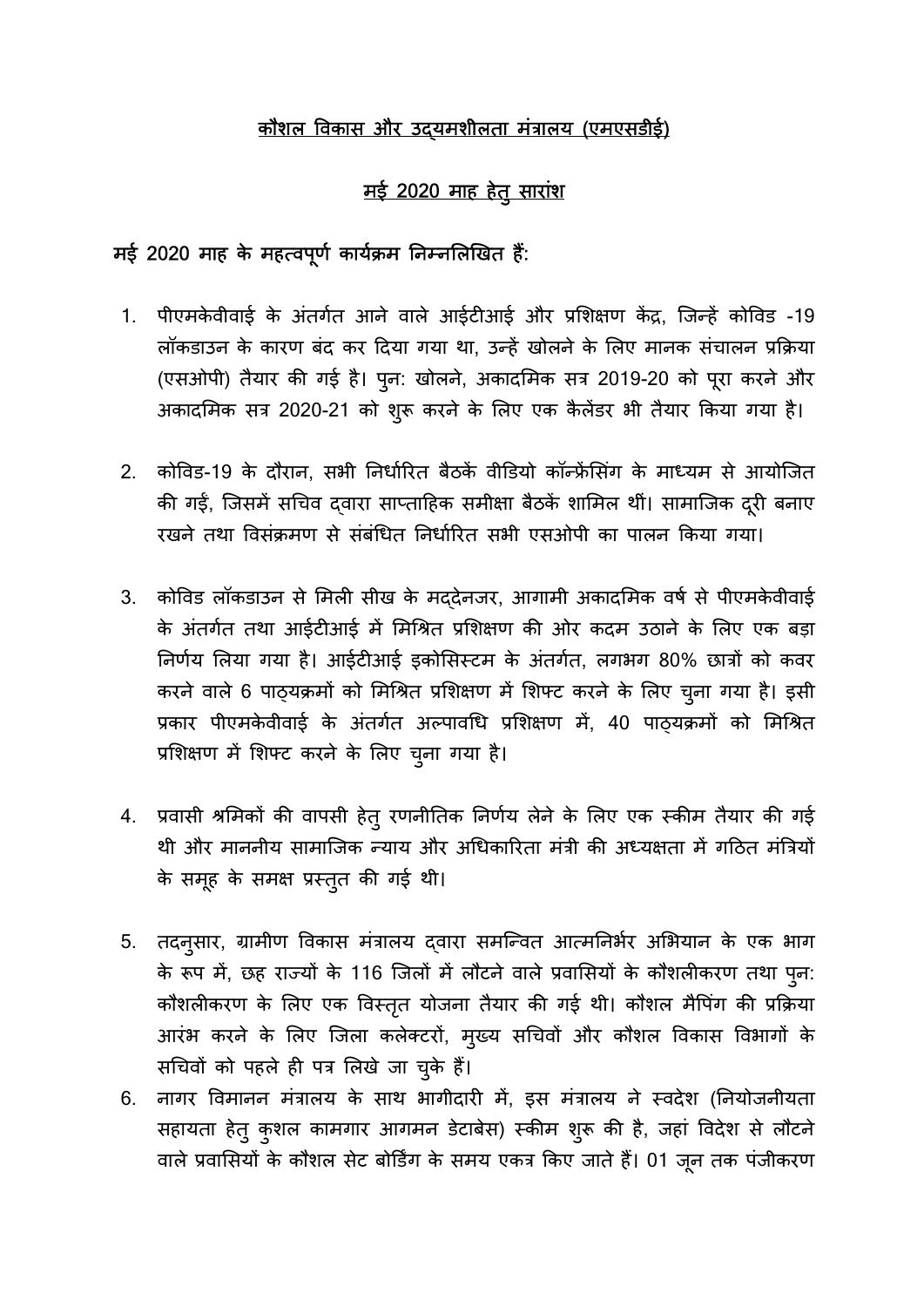की कुल संख्या 4260 थी। पहचाने गए शीर्ष सेक्टरों में तेल तथा गैस, निर्माण, पर्यटन और आतिथ्य, मोटर वाहन और विमानन थे। भारतीय राज्यों में शीर्ष पर केरल, तमिलनाडु, महाराष्ट्र, कर्नाटक और तेलंगाना थे।

- 7. तैयार की गई योजना के तहत की गई प्रगति की समीक्षा करने के लिए मंत्रिमंडल सचिव ने 27 मई को सचिवों के सेक्टरीय समूह (सामाजिक), जिसमें एमएसडीई भी शामिल है, की बैठक की अध्यक्षता की।
- 8. विदेशी संबद्धता हेत् बेहतर संभावना वाले विभिन्न देशों में आवश्यकता के अनुरूप स्वास्थ्य क्षेत्र के व्यावसायिक जॉब रोलों को पूरा करने के लिए कदम उठाए गए हैं। जर्मनी, स्वीडन, ब्रिटेन, अमेरिका, कनाडा, जापान और ऑस्ट्रेलिया जैसे देशों में जॉब रोलों की पहचान की गई है और मैपिंग की जा रही है, जो लगभग पूरी हो चुकी है। इसके अलावा, नीदरलैंड, स्विटजरलैंड और न्यूजीलैंड जैसे तीन देशों के संबंध में जॉब रोल की मैपिंग का काम चल रहा है।
- 9. जन शिक्षण संस्थान सहायता स्कीम के लिए भावी कार्य सुझाने के लिए सुश्री वन्दना कुमारी जेना, सेवानिवृत्त, आईएएस की अध्यक्षता में विशेषज्ञ समिति का गठन इस निदेश के साथ किया गया है कि वह अपनी रिपोर्ट एक माह की अवधि के भीतर प्रस्तुत करे।
- 10. 40 सेक्टरों हेतु एक सेक्टरीय ट्रेड पाठ्यक्रम समिति (एसटीसीसी) का गठन अर्थव्यवस्था के विभिन्न सेक्टरों पर कार्य करने के लिए किया गया था तथा इसके अलावा, विशेष सेक्टर क्षेत्र की प्रशिक्षण प्रक्रियाओं, आकलन तथा प्रमाणन प्रणाली को मानकीकृत करने के साथ-साथ आईटीआई तथा एनएसटीआई के बड़े नेटवर्क का पुनरूर्द्धार करना है। यह जॉब रोलों तथा डीजीटी दवारा प्रदान किए गए मौजूदा दीर्घावधि तथा अल्पावधि åयावसाǓयक पाɫयĐमɉ के टूल और उपकरणɉ कȧ समी¢ा करेगी तथा उभरते ¢ेğɉ अथवा उद्योगों की कौशल आवश्यकताओं में नए पाठ्यक्रमों का सुझाव तथा तैयार करेगी। प्रत्येक बैठक में 10 सेक्टरों को शामिल करते हुए अब तक चार बैठकें आयोजित की गई हैं।
- 11. डीजीटी दवारा प्रशासित किए जा रहे प्रतिष्ठित ट्रेडों तथा एनएसडीसी द्वारा प्रशासित किए जा रहे वैकल्पिक ट्रेडों से संबंधित दो शिक्षुता पोर्टलों का एक शिक्षुता पोर्टल में एकीकरण किया गया।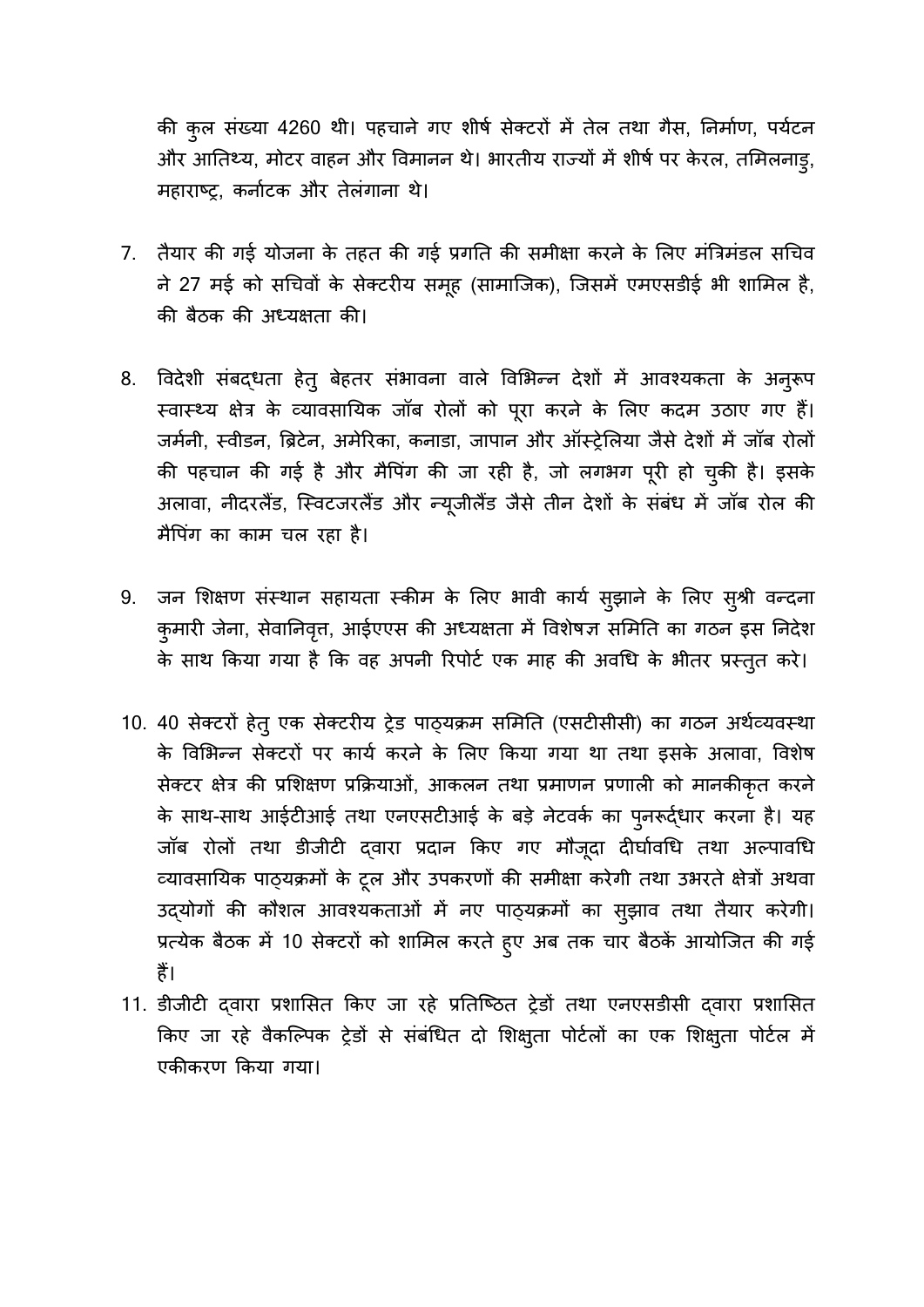- 12. विश्व बैंक ने 18 से 27 मई, 2020 तक चौथे कार्यान्वयन सहायता मिशन और संकल्प की मध्य सत्र समीक्षा की। इसने परियोजना की प्रगति (संवितरण सहित) की समीक्षा की और तदनुसार परियोजना की रेटिंग का संतोषजनक रूप से उन्नयन किया है।
- 13. अधोसंरचना मंत्रालयों अर्थात कृषि, स्वास्थ्य, ग्रामीण विकास, एमएनआरई, आवासन और शहरी मामले, मानव संसाधन विकास, विद्युत मंत्रालय और अध्यक्ष, रेलवे बोर्ड को 13.05.2020 को पत्र भेजे गए हैं, जो भारत सरकार की घोषण के अनुसार अवसंरचना परियोजनाओं को पूरा करने की सुविधा प्रदान करने के लिए भावी कौशलीकरण आवश्यकता से संबंधित आंकड़े मांगने के संबंध में हैं। इससे मंत्रालय की भावी कौशल योजना में मदद ͧमलेगी।
- 14. ग्रामीण स्थानीय निकायों दवारा पेयजल और स्वच्छता सेवाओं के प्रावधान पर विचार-विमर्श करने के लिए पंचायती राज मंत्रालय दवारा 11 मई, 2020 को एक उच्च स्तरीय वर्च्अल बैठक का आयोजन किया गया था, जिसमें एमएसडीई ने भी भाग लिया। एमएसडीई घटक का फोकस ग्राम पंचायत में कौशल विकास योजना, ग्रामीण क्षेत्र में रोजगार के अवसरों और कुशल संसाधनों की आवश्यकता में वृद्धि पर है।
- 15. औद्योगिक मूल्य संवर्धन हेत् कौशल स्*रद्दीकरण (स्ट्राइव) कार्यक्रम के तहत* 11 आईटीआई (औद्योगिक प्रशिक्षण संस्थानों) ने कार्यक्रम में भाग लेने के लिए त्रिपक्षीय समझौते पर हस्ताक्षर किए हैं, जो इस कार्यक्रम के अंतर्गत न्यूनतम अपेक्षित 200 की तुलना में कुल 261 हो गए हैं। इसके अतिरिक्त, विश्व बैंक सहायता प्राप्त परियोजना स्ट्राइव के पुनर्गठन मिशन को 5 मई, 2020 की वीडियो-कॉन्फ्रेंस के माध्यम से पुनर्गठन के संदर्भ पर चर्चा करने और अंतिम रूप देने के लिए आयोजित किया गया था। साथ ही, औद्योगिक प्रशिक्षण संस्थानों (आईटीआई) के शिल्प अनुदेशकों/प्रशिक्षकों हेतु भर्ती प्रारूप, प्रशिक्षण और कैरियर प्रगति नीति दस्तावेज को उनकी प्रतिक्रिया के लिए विभिन्न राज्यों के सचिवों के साथ साझा किया गया।
- 16. कौशल प्रबंधन सूचना प्रणाली (एसएमआईएस) पोर्टल का बीटा रन आरंभ किया गया था जिस पर अभी भी काम चल रहा है। इसके अंतर्गत, नियोजकों को, एक करोड़ से अधिक कुशल श्रमिकों के कार्य निर्वाह क्षमता और स्थान-वार आंकड़े माउस के एक क्लिक से उपलब्ध हो जाएंगे। इस पोर्टल को जून 2020 में आरंभ किए जाने की संभावना है।
- 17. अन्ना विश्वविद्यालय, चेन्नई, जो एक श्रेष्ठ संस्थान है, दवारा आयोजित एक हैकथॉन का एमएसडीई ने नेतृत्व किया और उसमें भाग लिया, जहां "हैंड्स ऑन प्रशिक्षण को